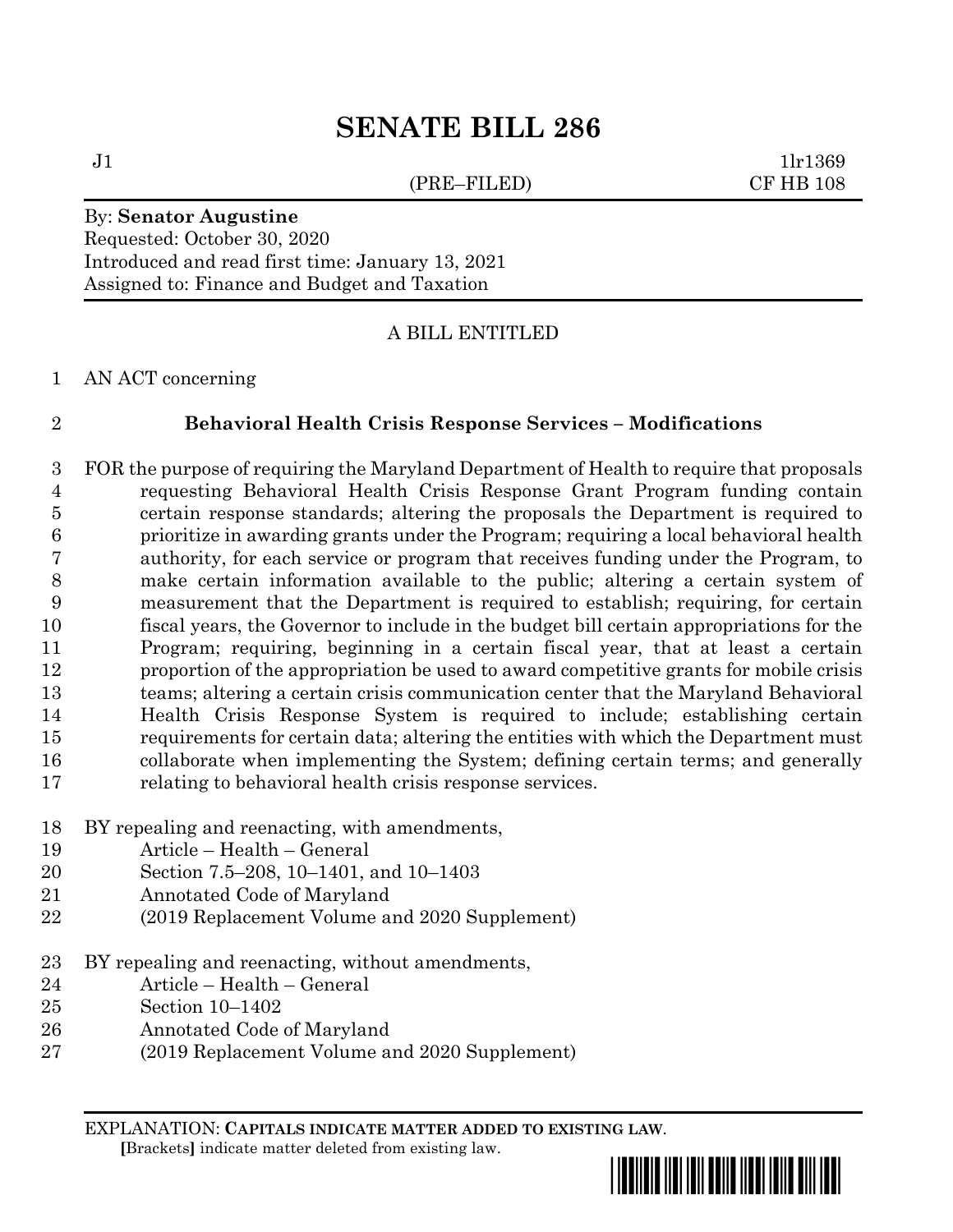|                                | $\overline{2}$<br><b>SENATE BILL 286</b>                                                                    |                                                                                                                                                             |  |  |  |  |
|--------------------------------|-------------------------------------------------------------------------------------------------------------|-------------------------------------------------------------------------------------------------------------------------------------------------------------|--|--|--|--|
| $\mathbf{1}$<br>$\overline{2}$ | SECTION 1. BE IT ENACTED BY THE GENERAL ASSEMBLY OF MARYLAND,<br>That the Laws of Maryland read as follows: |                                                                                                                                                             |  |  |  |  |
| 3                              |                                                                                                             | Article - Health - General                                                                                                                                  |  |  |  |  |
| 4                              | $7.5 - 208.$                                                                                                |                                                                                                                                                             |  |  |  |  |
| 5<br>6                         | (1)<br>In this section, THE FOLLOWING WORDS HAVE THE MEANINGS<br>(a)<br>INDICATED.                          |                                                                                                                                                             |  |  |  |  |
| 7<br>8                         | "MOBILE CRISIS TEAM" HAS THE MEANING STATED IN § 10-1401<br>(2)<br>OF THIS ARTICLE.                         |                                                                                                                                                             |  |  |  |  |
| 9<br>10                        | (3)<br>Program.                                                                                             | "Program" means the Behavioral Health Crisis Response Grant                                                                                                 |  |  |  |  |
| 11<br>12                       | (b)<br>(1)<br>Department.                                                                                   | There is a Behavioral Health Crisis Response Grant Program in the                                                                                           |  |  |  |  |
| 13<br>14                       | (2)                                                                                                         | The purpose of the Program is to provide funds to local jurisdictions to<br>establish and expand community behavioral health crisis response systems.       |  |  |  |  |
| 15                             | $\left( \mathrm{c}\right)$                                                                                  | The Department shall administer the Program.                                                                                                                |  |  |  |  |
| 16<br>17<br>18                 | (d)<br>(1)<br>services that:                                                                                | The Program shall award competitive grants to local behavioral health<br>authorities to establish and expand behavioral health crisis response programs and |  |  |  |  |
| 19<br>20                       | older adults;                                                                                               | Serve local behavioral health needs for children, adults, and<br>(i)                                                                                        |  |  |  |  |
| 21                             |                                                                                                             | Meet national standards;<br>(ii)                                                                                                                            |  |  |  |  |
| 22<br>23                       | treatment; and                                                                                              | Integrate the delivery of mental health and substance use<br>(iii)                                                                                          |  |  |  |  |
| 24<br>25                       | timely manner on discharge.                                                                                 | Connect individuals to appropriate community-based care in a<br>(iv)                                                                                        |  |  |  |  |
| 26<br>27                       | (2)<br>Program:                                                                                             | Funds distributed to a local behavioral health authority under the                                                                                          |  |  |  |  |
| 28<br>29                       |                                                                                                             | May be used to establish or expand behavioral health crisis<br>(i)<br>response programs and services, such as:                                              |  |  |  |  |
| 30                             |                                                                                                             | Mobile crisis teams;<br>1.                                                                                                                                  |  |  |  |  |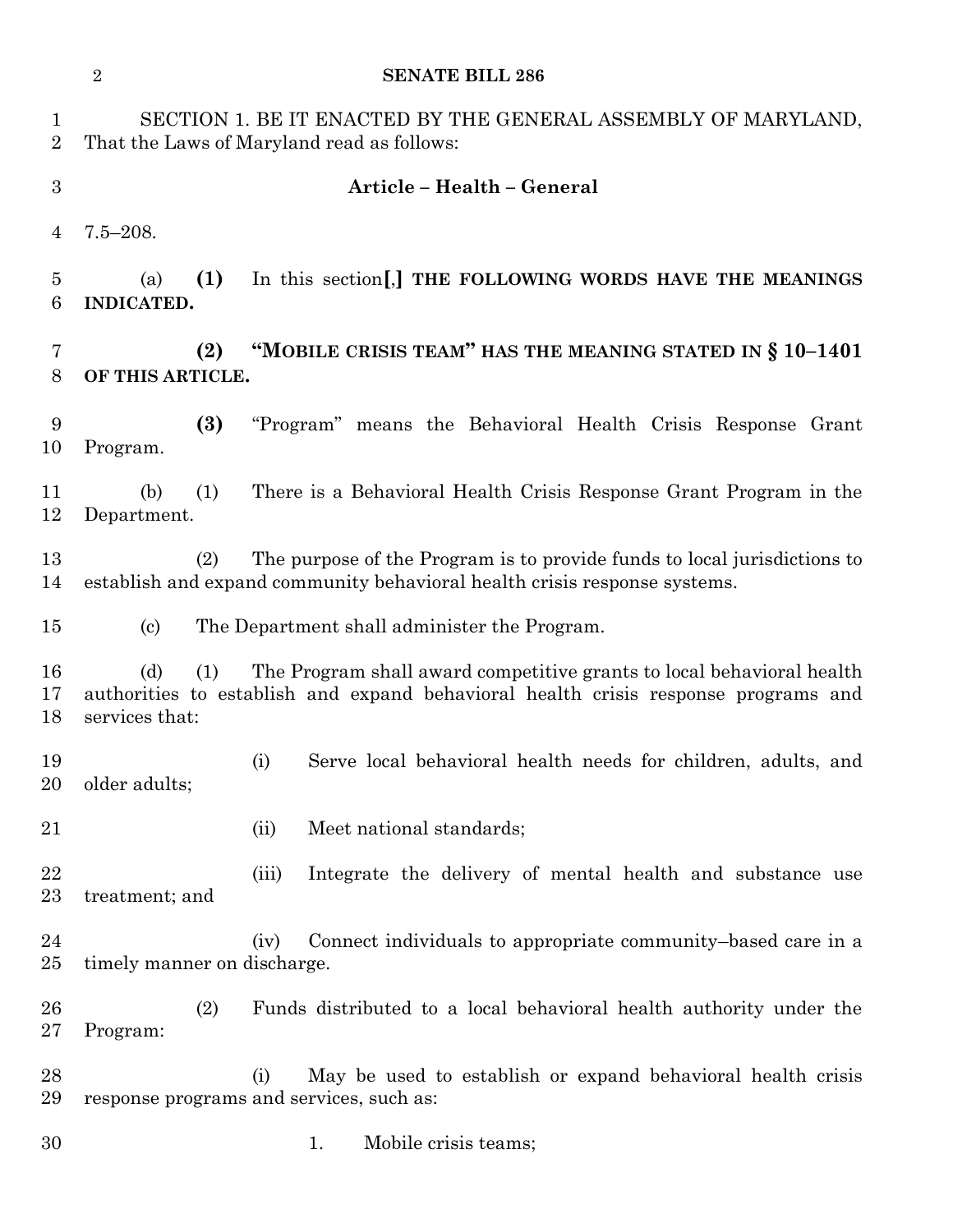## **SENATE BILL 286** 3

| $\mathbf{1}$             | 2.<br>On-demand walk-in services;                                                                                                                                                                                                                                              |  |  |  |  |  |
|--------------------------|--------------------------------------------------------------------------------------------------------------------------------------------------------------------------------------------------------------------------------------------------------------------------------|--|--|--|--|--|
| $\overline{2}$           | 3.<br>Crisis residential beds; and                                                                                                                                                                                                                                             |  |  |  |  |  |
| 3<br>$\overline{4}$      | Other behavioral health crisis programs and services that<br>4.<br>the Department considers eligible for Program funds; and                                                                                                                                                    |  |  |  |  |  |
| $\overline{5}$<br>6      | Shall be used to supplement, and not supplant, any other funding<br>(ii)<br>for behavioral health crisis response programs and services.                                                                                                                                       |  |  |  |  |  |
| 7<br>8                   | A local behavioral health authority may submit a proposal requesting<br>(3)<br>Program funding to the Department.                                                                                                                                                              |  |  |  |  |  |
| 9<br>10<br>11            | IN AWARDING GRANTS UNDER THIS SECTION, THE DEPARTMENT<br>(4)<br>SHALL REQUIRE THAT PROPOSALS CONTAIN RESPONSE STANDARDS THAT MINIMIZE<br>LAW ENFORCEMENT INTERACTION FOR INDIVIDUALS IN CRISIS.                                                                                |  |  |  |  |  |
| 12<br>13                 | In awarding grants under this section, the Department shall<br>$(4)$ (5)<br>prioritize proposals that:                                                                                                                                                                         |  |  |  |  |  |
| 14                       | (i)<br>Make use of more than one funding source;                                                                                                                                                                                                                               |  |  |  |  |  |
| $15\,$<br>16<br>17<br>18 | Demonstrate efficiency<br>(ii)<br>in<br>service<br>delivery<br>through<br>regionalization, integration of the behavioral health crisis program or service with existing<br>public safety and emergency resources, and other strategies to achieve economies of scale;<br>[and] |  |  |  |  |  |
| 19<br>20                 | (III)<br>SERVE ALL MEMBERS OF THE IMMEDIATE COMMUNITY<br>WITH CULTURAL COMPETENCY AND APPROPRIATE LANGUAGE ACCESS;                                                                                                                                                             |  |  |  |  |  |
| 21<br>22<br>$23\,$       | COMMIT TO GATHERING FEEDBACK FROM THE COMMUNITY<br>(IV)<br>ON AN ONGOING BASIS AND IMPROVING SERVICE DELIVERY CONTINUALLY BASED<br>ON THIS FEEDBACK;                                                                                                                           |  |  |  |  |  |
| 24<br>$25\,$<br>26       | DEMONSTRATE STRONG PARTNERSHIPS WITH COMMUNITY<br>(V)<br><b>THAT</b><br><b>INCLUDE</b><br><b>FAMILY</b><br><b>CONSUMER</b><br><b>MEMBER</b><br><b>AND</b><br><b>ADVOCACY</b><br><b>SERVICES</b><br>ORGANIZATIONS AND REGIONAL STAKEHOLDERS;                                    |  |  |  |  |  |
| $27\,$<br>28             | (VI)<br>EVIDENCE A PLAN OF LINKING INDIVIDUALS IN CRISIS TO<br>PEER SUPPORT AND FAMILY SUPPORT SERVICES AFTER STABILIZATION; AND                                                                                                                                               |  |  |  |  |  |
| 29<br>30                 | [(iii)] (VII) Evidence a strong plan for integration into the existing<br>behavioral health system of care and supports to provide seamless aftercare.                                                                                                                         |  |  |  |  |  |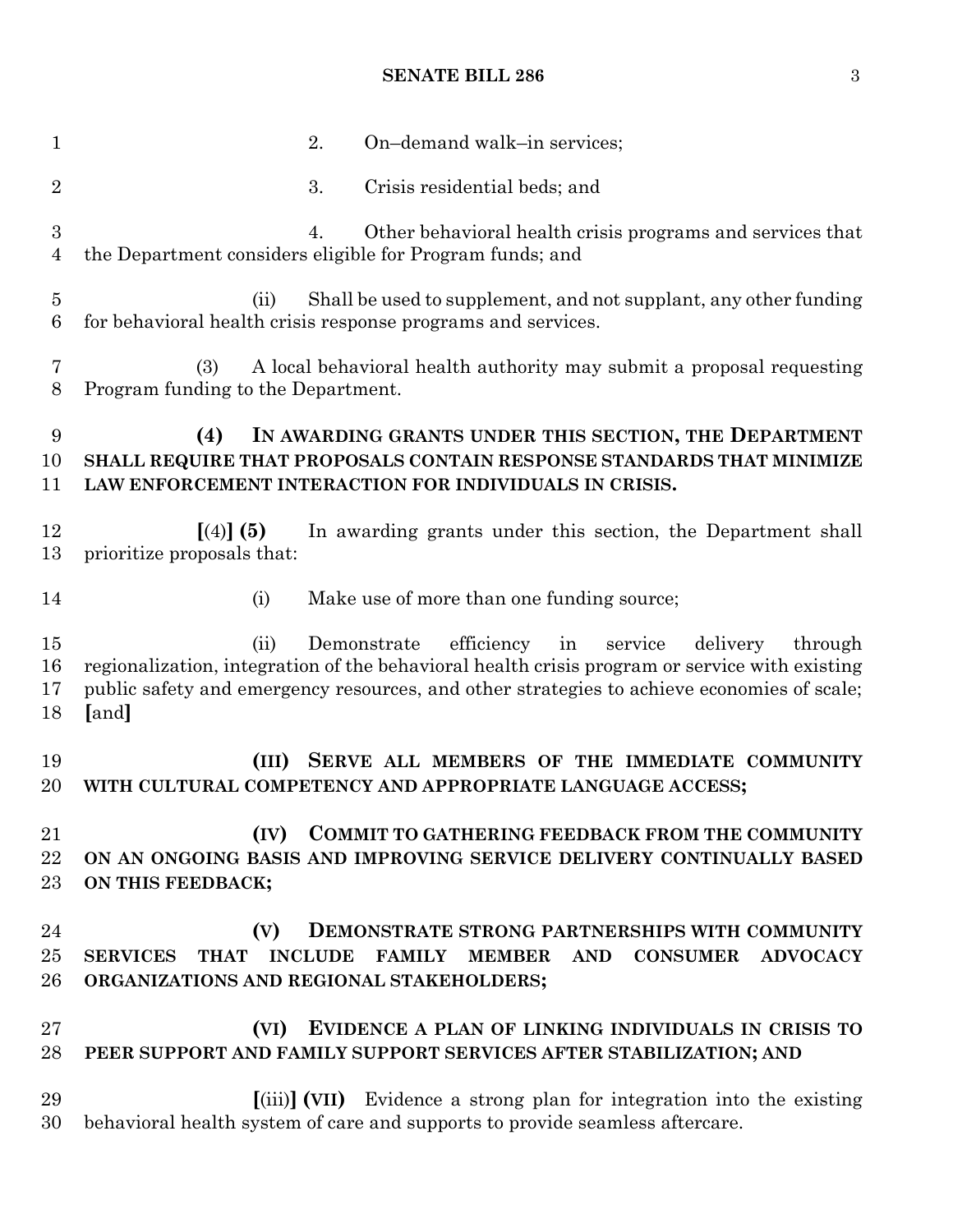## **SENATE BILL 286**

| $\mathbf{1}$<br>$\overline{2}$<br>3 | [(5)] (6)<br>For each service or program that receives funding under the<br>Program, a local behavioral health authority shall report to the Department AND MAKE<br><b>AVAILABLE TO THE PUBLIC all [outcome]:</b> |  |  |  |  |
|-------------------------------------|-------------------------------------------------------------------------------------------------------------------------------------------------------------------------------------------------------------------|--|--|--|--|
| $\overline{4}$                      | <b>OUTCOME</b> measurement data required by the Department; AND<br>(I)                                                                                                                                            |  |  |  |  |
| $\overline{5}$<br>6<br>7            | (II)<br>PUBLIC FEEDBACK RECEIVED FROM THE<br><b>COMMUNITY</b><br>THROUGH A COMBINATION OF SURVEYS, PUBLIC COMMENTS,<br>TOWN HALL<br>MEETINGS, AND OTHER METHODS.                                                  |  |  |  |  |
| 8                                   | [(6)] (7)<br>The Department shall establish:                                                                                                                                                                      |  |  |  |  |
| 9                                   | Application procedures;<br>(i)                                                                                                                                                                                    |  |  |  |  |
| 10                                  | A statewide system of outcome measurement to [assess]:<br>(ii)                                                                                                                                                    |  |  |  |  |
| 11<br>12                            | 1.<br><b>ASSESS</b> the effectiveness and adequacy of behavioral<br>health crisis response services and programs; AND                                                                                             |  |  |  |  |
| 13                                  | 2.<br>PRODUCE DATA THAT SHALL BE:                                                                                                                                                                                 |  |  |  |  |
| 14<br>15                            | COLLECTED, ANALYZED, AND PUBLICLY REPORTED<br>A.<br>BACK AT LEAST ANNUALLY; AND                                                                                                                                   |  |  |  |  |
| 16<br>17                            | <b>B.</b><br>DISAGGREGATED BY RACE, GENDER, AGE, AND ZIP<br>CODE;                                                                                                                                                 |  |  |  |  |
| 18<br>19                            | Guidelines that require programs to bill third-party insurers<br>(iii)<br>and, when appropriate, the Maryland Medical Assistance Program; and                                                                     |  |  |  |  |
| 20<br>21                            | Any other procedures or criteria necessary to carry out this<br>(iv)<br>section.                                                                                                                                  |  |  |  |  |
| 22<br>23                            | The Governor shall include in the annual operating budget bill the following<br>(e)<br>amounts for the Program:                                                                                                   |  |  |  |  |
| 24                                  | \$3,000,000 for fiscal year 2020;<br>(1)                                                                                                                                                                          |  |  |  |  |
| 25                                  | \$4,000,000 for fiscal year 2021; [and]<br>(2)                                                                                                                                                                    |  |  |  |  |
| 26                                  | \$5,000,000 for fiscal year 2022;<br>(3)                                                                                                                                                                          |  |  |  |  |
| 27                                  | (4)<br>\$8,000,000 FOR FISCAL YEAR 2023;                                                                                                                                                                          |  |  |  |  |
| 28                                  | (5)<br>\$9,000,000 FOR FISCAL YEAR 2024; AND                                                                                                                                                                      |  |  |  |  |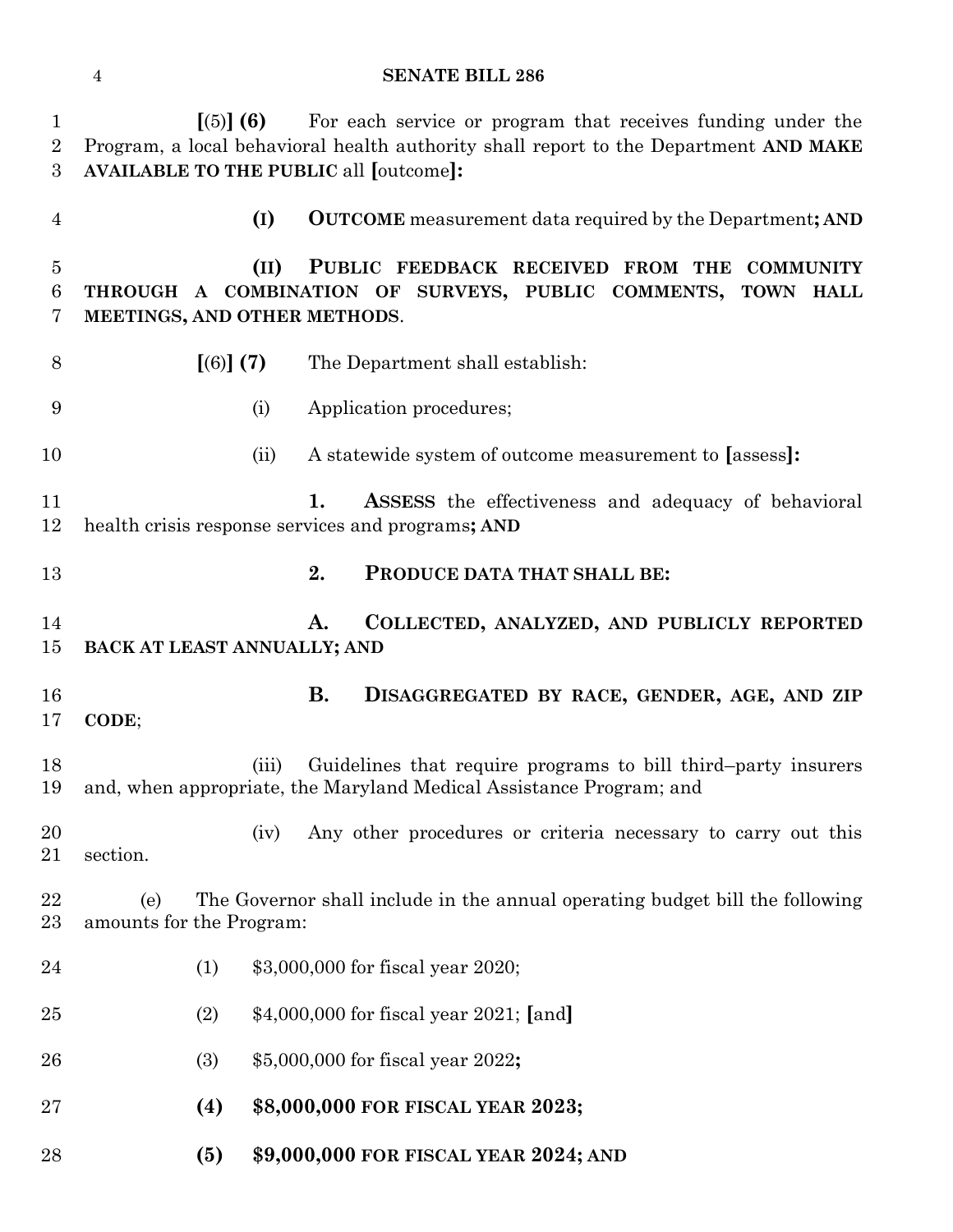#### **SENATE BILL 286** 5

#### **(6) \$10,000,000 FOR FISCAL YEAR 2025**.

# **(F) BEGINNING IN FISCAL YEAR 2023, AT LEAST ONE–THIRD OF THE APPROPRIATION REQUIRED UNDER SUBSECTION (E) OF THIS SECTION SHALL BE USED TO AWARD COMPETITIVE GRANTS FOR MOBILE CRISIS TEAMS.**

 **[**(f)**] (G)** On or before December 1 each year beginning in 2020, the Department 6 shall submit to the Governor and, in accordance with  $\S$  2–1257 of the State Government Article, to the General Assembly a report that includes, for the most recent closed fiscal year:

- (1) The number of grants distributed;
- 10 (2) Funds distributed by county;

 (3) Information about grant recipients and programs and services provided; and

 (4) Outcome data reported under the statewide system of measurement 14 required in subsection  $(d)(6)(ii)$  of this section.

10–1401.

(a) In this subtitle the following words have the meanings indicated.

(b) "Administration" means the Behavioral Health Administration.

(c) "Core service agency" has the meaning stated in § 7.5–101 of this article.

 (d) "Crisis Response System" means the Maryland Behavioral Health Crisis Response System.

 **(E) "FAMILY SUPPORT SERVICES" HAS THE MEANING STATED IN § 7.5–101 OF THIS ARTICLE.**

 **[**(e)**] (F)** "Local behavioral health authority" has the meaning stated in § 7.5–101 of this article.

 **(G) "MOBILE CRISIS TEAM" MEANS A TEAM ESTABLISHED BY THE LOCAL BEHAVIORAL HEALTH AUTHORITY THAT:**

 **(1) OPERATES 24 HOURS A DAY AND 7 DAYS A WEEK TO PROVIDE ASSESSMENTS, CRISIS INTERVENTION, STABILIZATION, FOLLOW–UP, AND REFERRAL TO URGENT CARE AND TO ARRANGE APPOINTMENTS FOR INDIVIDUALS TO OBTAIN BEHAVIORAL HEALTH SERVICES;**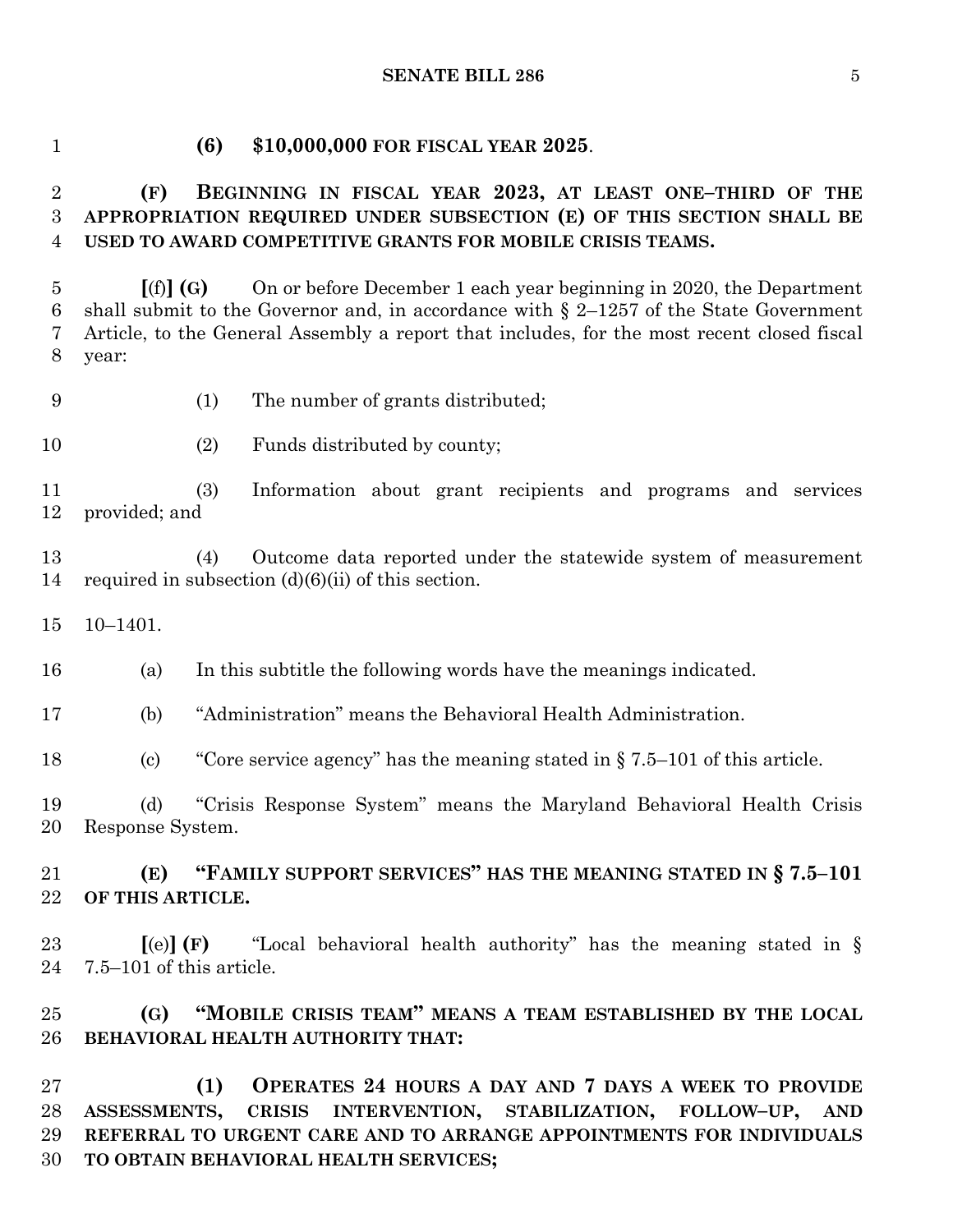**SENATE BILL 286**

 **(2) INCORPORATES NATIONALLY RECOGNIZED STANDARDS AND BEST PRACTICES: AND** 

**(3) PRIORITIZES:**

 **(I) LIMITING INTERACTION OF LAW ENFORCEMENT WITH INDIVIDUALS IN CRISIS;**

 **(II) PROVIDING CONNECTION TO SERVICES AND COORDINATING PATIENT FOLLOW–UP, INCLUDING PEER SUPPORT AND FAMILY SUPPORT SERVICES AFTER STABILIZATION; AND**

 **(III) SERVING ALL MEMBERS OF THE IMMEDIATE COMMUNITY WITH CULTURAL COMPETENCY AND APPROPRIATE LANGUAGE ACCESS.**

10–1402.

 (a) There is a Maryland Behavioral Health Crisis Response System in the Behavioral Health Administration.

(b) The Crisis Response System shall:

 (1) Operate a statewide network utilizing existing resources and coordinating interjurisdictional services to develop efficient and effective crisis response systems to serve all individuals in the State, 24 hours a day and 7 days a week;

 (2) Provide skilled clinical intervention to help prevent suicides, homicides, unnecessary hospitalizations, and arrests or detention, and to reduce dangerous or threatening situations involving individuals in need of behavioral health services; and

(3) Respond quickly and effectively to community crisis situations.

 (c) The Administration shall consult with consumers of behavioral health services, family members, and behavioral health advocates in the development of the Crisis Response System.

- 10–1403.
- (a) The Crisis Response System shall include:
- (1) A crisis communication center in each jurisdiction or region to provide:
- 28 (i) A single point of entry to the Crisis Response System;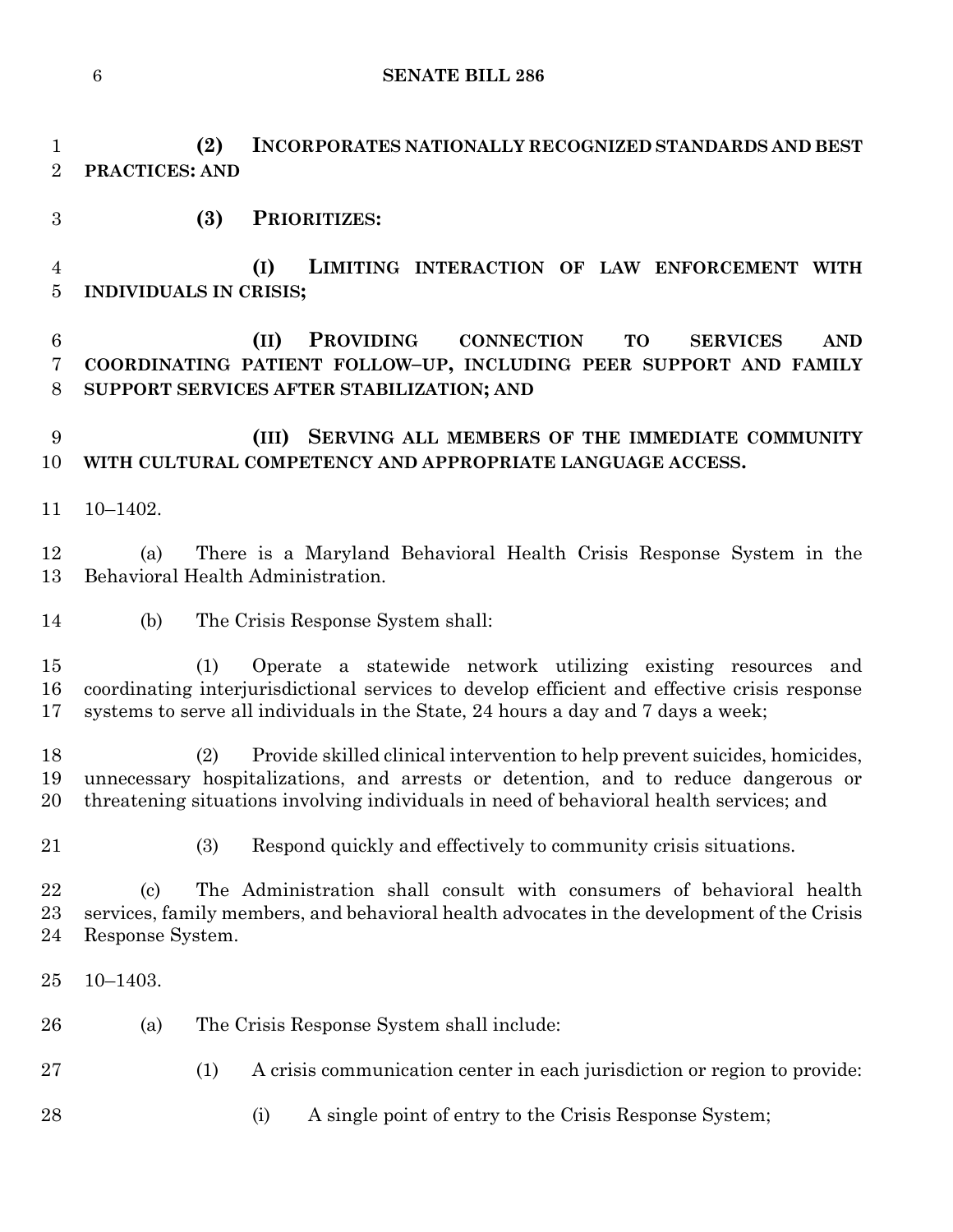#### **SENATE BILL 286** 7

 (ii) Coordination with the local core service agency or local behavioral health authority, police, **9–1–1 DISPATCH, 3–1–1, 2–1–1, OR OTHER LOCAL MENTAL HEALTH HOTLINES,** emergency medical service personnel, and behavioral health providers; **[**and**] (III) AUTHORITY FOR 9–1–1 TO DISPATCH MOBILE CRISIS TEAMS; AND [**(iii)**] (IV)** Programs that may include: 1. A clinical crisis telephone line for suicide prevention and crisis intervention; 2. A hotline for behavioral health information, referral, and assistance; 12 3. Clinical crisis walk–in services, including: 13 A. Triage for initial assessment; B. Crisis stabilization until additional services are available; C. Linkage to treatment services and family and peer support groups; and

D. Linkage to other health and human services programs;

 4. Critical incident stress management teams, providing disaster behavioral health services, critical incident stress management, and an on–call system for these services;

 5. Crisis residential beds to serve as an alternative to hospitalization;

 6. A community crisis bed and hospital bed registry, including a daily tally of empty beds;

- 7. Transportation coordination, ensuring transportation of patients to urgent appointments or to emergency psychiatric facilities;
- 8. Mobile crisis teams **[**operating 24 hours a day and 7 days a week to provide assessments, crisis intervention, stabilization, follow–up, and referral to urgent care, and to arrange appointments for individuals to obtain behavioral health services**]**;

9. 23–hour holding beds;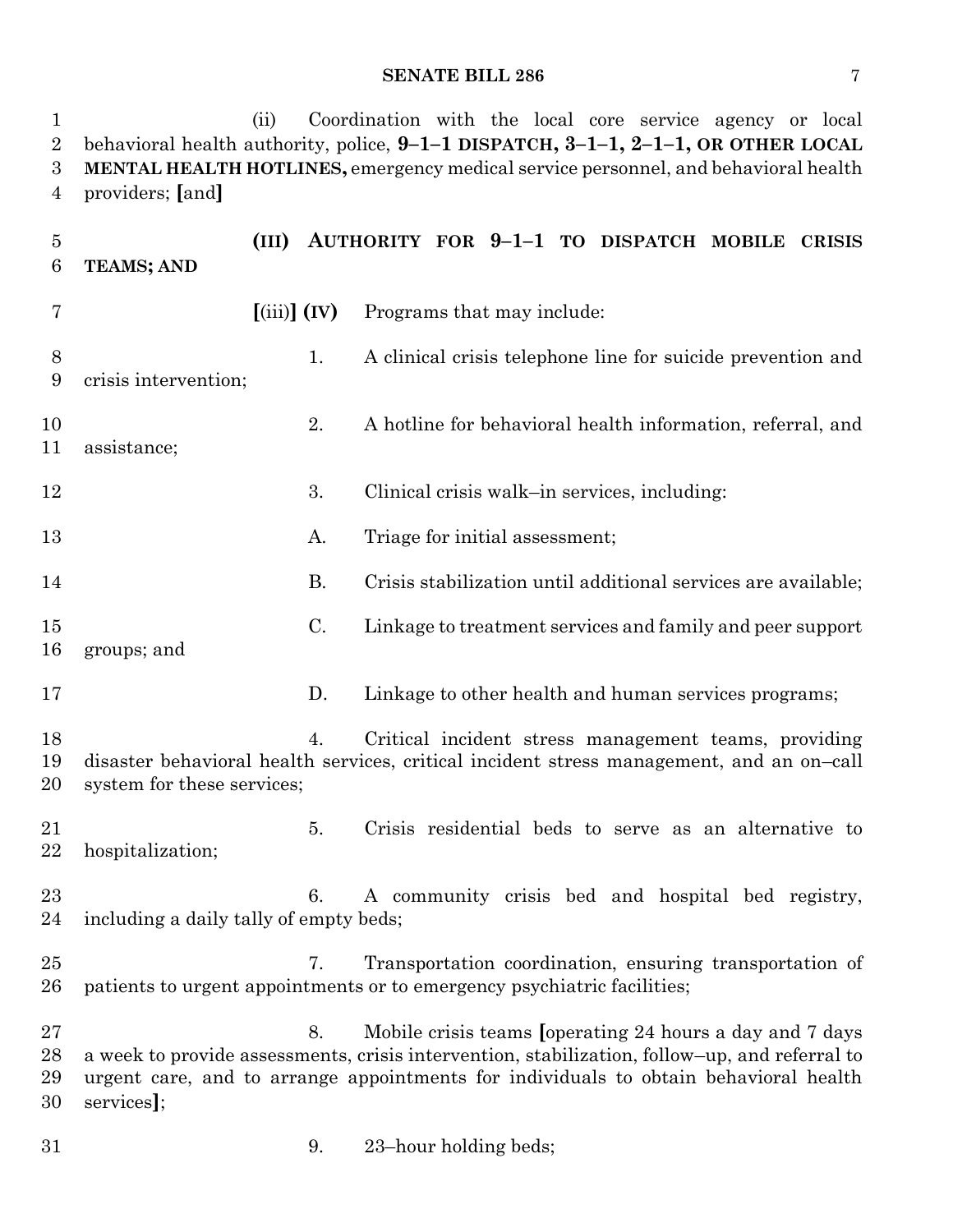|                                  | 8                                                                                                                                                                                                 |      | <b>SENATE BILL 286</b>                                                                                                                                                                                                                                                                                                                             |  |  |
|----------------------------------|---------------------------------------------------------------------------------------------------------------------------------------------------------------------------------------------------|------|----------------------------------------------------------------------------------------------------------------------------------------------------------------------------------------------------------------------------------------------------------------------------------------------------------------------------------------------------|--|--|
| $\mathbf 1$                      |                                                                                                                                                                                                   | 10.  | Emergency psychiatric services;                                                                                                                                                                                                                                                                                                                    |  |  |
| $\overline{2}$                   |                                                                                                                                                                                                   | 11.  | Urgent care capacity;                                                                                                                                                                                                                                                                                                                              |  |  |
| $\boldsymbol{3}$                 |                                                                                                                                                                                                   | 12.  | Expanded capacity for assertive community treatment;                                                                                                                                                                                                                                                                                               |  |  |
| $\overline{4}$<br>$\overline{5}$ | jurisdiction 24 hours a day and 7 days a week; and                                                                                                                                                | 13.  | Crisis intervention teams with capacity to respond in each                                                                                                                                                                                                                                                                                         |  |  |
| $\boldsymbol{6}$                 |                                                                                                                                                                                                   | 14.  | Individualized family intervention teams.                                                                                                                                                                                                                                                                                                          |  |  |
| 7                                | (2)                                                                                                                                                                                               |      | Community awareness promotion and training programs; and                                                                                                                                                                                                                                                                                           |  |  |
| 8                                | (3)                                                                                                                                                                                               |      | An evaluation of outcomes of services through:                                                                                                                                                                                                                                                                                                     |  |  |
| 9<br>10                          | (i)                                                                                                                                                                                               |      | An annual survey by the Administration of consumers and family<br>members who have received services from the Crisis Response System; and                                                                                                                                                                                                          |  |  |
| 11<br>12<br>13<br>14             |                                                                                                                                                                                                   | (ii) | Annual data collection on the number of behavioral health calls<br>received by police, attempted and completed suicides, unnecessary hospitalizations,<br>hospital diversions, arrests and detentions of individuals with behavioral health diagnoses,<br>and diversion of arrests and detentions of individuals with behavioral health diagnoses. |  |  |
| 15<br>16                         | (B)                                                                                                                                                                                               |      | THE DATA DERIVED FROM THE EVALUATION OF OUTCOMES OF<br>SERVICES REQUIRED UNDER SUBSECTION (A)(3) OF THIS SECTION SHALL BE:                                                                                                                                                                                                                         |  |  |
| 17<br>18                         | (1)<br>ANNUALLY;                                                                                                                                                                                  |      | COLLECTED, ANALYZED, AND PUBLICLY REPORTED AT LEAST                                                                                                                                                                                                                                                                                                |  |  |
| 19                               | (2)                                                                                                                                                                                               |      | DISAGGREGATED BY RACE, GENDER, AGE, AND ZIP CODE; AND                                                                                                                                                                                                                                                                                              |  |  |
| 20<br>21<br>22                   | (3)<br>USED TO FORMULATE POLICY RECOMMENDATIONS WITH THE<br>GOAL OF DECREASING CRIMINAL DETENTION AND IMPROVING CRISIS DIVERSION<br>PROGRAMS AND LINKAGES TO EFFECTIVE COMMUNITY HEALTH SERVICES. |      |                                                                                                                                                                                                                                                                                                                                                    |  |  |
| 23<br>24<br>25<br>26             | $(a)$ $(c)$<br>EACH JURISDICTION.                                                                                                                                                                 |      | The Crisis Response System services shall be implemented as<br>determined by the Administration in collaboration with the core service agency or local<br>behavioral health authority serving each jurisdiction AND COMMUNITY MEMBERS OF                                                                                                           |  |  |
| $27\,$<br>28                     | $\left[ \text{(c)} \right]$ (D)                                                                                                                                                                   |      | An advance directive for mental health services under $\S$ 5–602.1 of this<br>article shall apply to the delivery of services under this subtitle.                                                                                                                                                                                                 |  |  |

 **[**(d)**] (E)** This subtitle may not be construed to affect petitions for emergency evaluations under § 10–622 of this title.